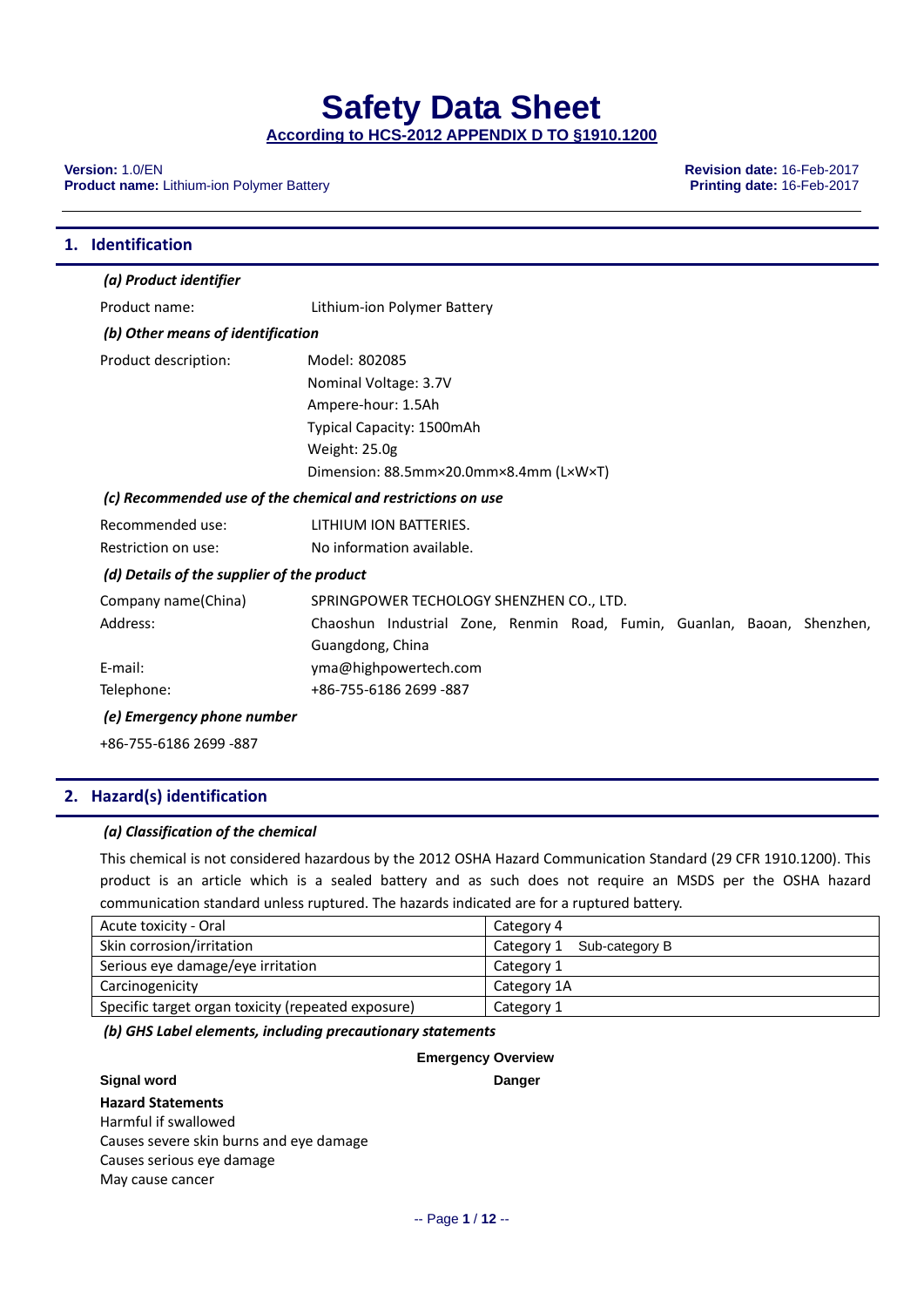**Version:** 1.0/EN **Revision date:** 16-Feb-2017 **Product name:** Lithium-ion Polymer Battery

Causes damage to organs through prolonged or repeated exposure



This product is an article which contains a chemical substance. Safety information is given for exposure to the article as sold. Intended use of the product should not result in exposure to the chemical substance This is a battery. In case of rupture: the above hazards exist.

### **Precautionary Statements – Prevention**

Obtain special instructions before use

Do not handle until all safety precautions have been read and understood

Use personal protective equipment as required

Wash face, hands and any exposed skin thoroughly after handling

Do not eat, drink or smoke when using this product

Do not breathe dust/fume/gas/mist/vapors/spray

Contaminated work clothing should not be allowed out of the workplace

Wear protective gloves

#### **Precautionary Statements – Response**

Specific measures (see .? on this label)

Immediately call a POISON CENTER or doctor/physician

Specific treatment (see supplemental first aid instructions on this label)

#### **Eyes**

IF IN EYES: Rinse cautiously with water for several minutes. Remove contact lenses, if present and easy to do. Continue rinsing

Immediately call a POISON CENTER or doctor/physician

#### **Skin**

Call a POISON CENTER or doctor/physician if you feel unwell

Wash contaminated clothing before reuse

IF ON SKIN (or hair): Remove/Take off immediately all contaminated clothing. Rinse skin with water/shower

If skin irritation or rash occurs: Get medical advice/attention

#### **Inhalation**

IF INHALED: Remove victim to fresh air and keep at rest in a position comfortable for breathing

Immediately call a POISON CENTER or doctor/physician

#### **Ingestion**

IF SWALLOWED: Call a POISON CENTER or doctor/physician.

if you feel unwell, Rinse mouth. Don't induce vomiting

**Precautionary Statements – Storage:** Store locked up

**Precautionary Statements – Disposal:** Dispose of contents/container to an approved waste disposal plant **Hazards not otherwise classified (HNOC):** Not applicable

#### *(c) Other information*

Very toxic to aquatic life with long lasting effects;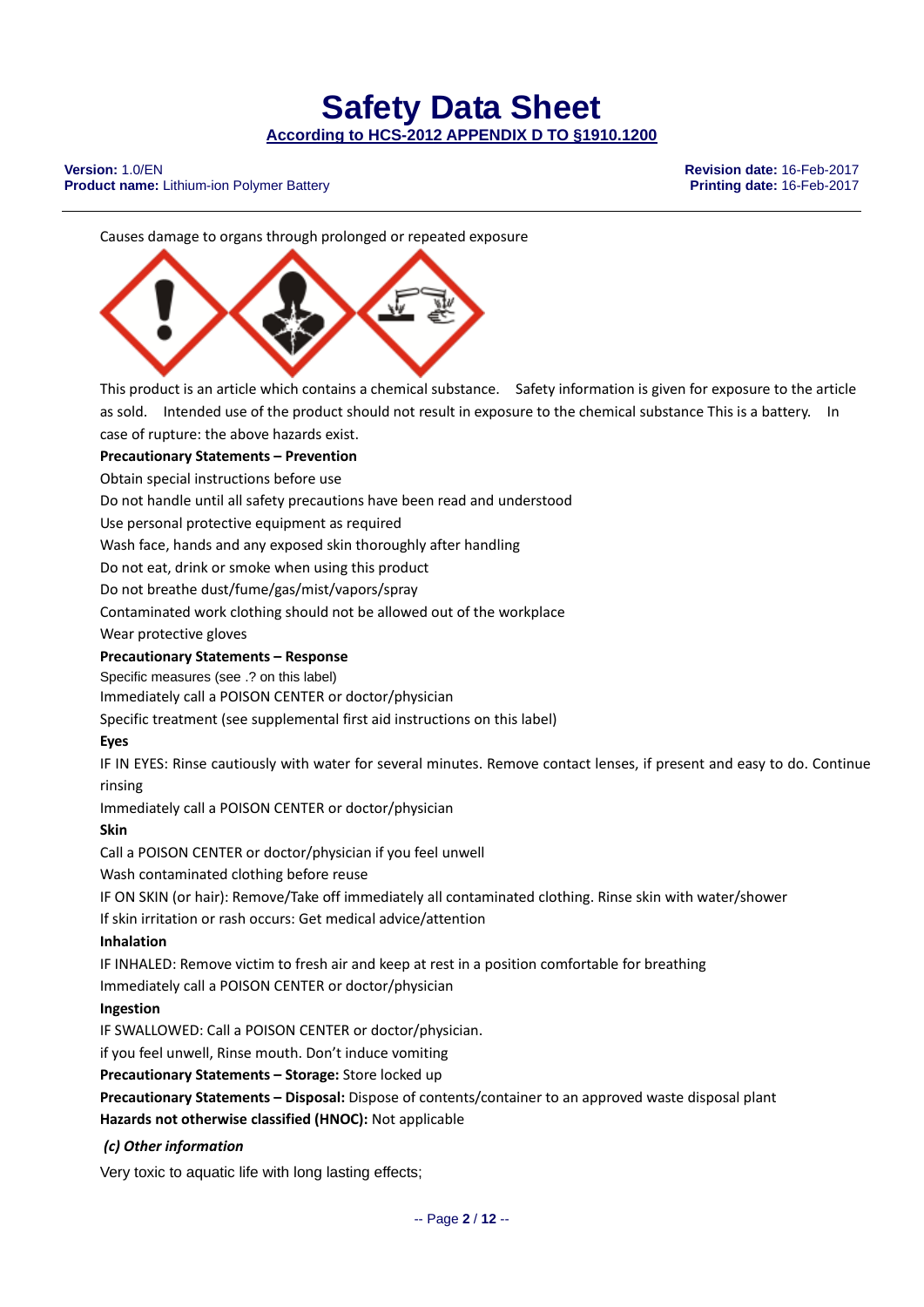**Product name:** Lithium-ion Polymer Battery

**Version:** 1.0/EN **Revision date:** 16-Feb-2017

Repeated or prolonged skin contact may cause allergic reactions with susceptible persons. *(d) Interactions with Other Chemicals* No information available.

#### **3. Composition/information on ingredients**

| <b>Chemical name</b>                | CAS No.    | Concentration% |  |
|-------------------------------------|------------|----------------|--|
| Lithium Cobalt Oxide (CoLiO2)       | 12190-79-3 | 35.60          |  |
| Graphite powder                     | 7782-42-5  | 17.44          |  |
| Phosphate(1-), hexafluoro-, lithium | 21324-40-3 | 12.50          |  |
| Polyethylene                        | 9002-88-4  | 2.52           |  |
| Copper                              | 7440-50-8  | 10.0           |  |
| Nickel                              | 7440-02-0  | 2.62           |  |
| Polyvinylidene fluoride             | 24937-79-9 | 3.06           |  |
| Polypropylene                       | 9003-07-0  | 2.53           |  |
| Aluminum foil                       | 7429-90-5  | 7.54           |  |
| Silicon                             | 7440-21-3  | 2.89           |  |
| Epoxy Resin                         | 38891-59-7 | 1.35           |  |
| <b>PVC</b>                          | 9002-86-2  | 1.03           |  |
| Gold                                | 7440-57-5  | 0.50           |  |
| Tin                                 | 7440-31-5  | 0.42           |  |

#### **4. First‐aid measures**

#### *(a) Description of first aid measures*

| <b>General Advice</b><br>Eye contact:  | First aid is upon rupture of sealed battery.<br>Rinse immediately with plenty of water, also under the eyelids, for at least 15 minutes. Keep eye                                                                                                                                                                                                                                                                                                                                                       |
|----------------------------------------|---------------------------------------------------------------------------------------------------------------------------------------------------------------------------------------------------------------------------------------------------------------------------------------------------------------------------------------------------------------------------------------------------------------------------------------------------------------------------------------------------------|
|                                        | wide open while rinsing. Do not rub affected area. Remove contact lenses, if present and easy to<br>do. Continue rinsing. Seek immediate medical attention/advice.                                                                                                                                                                                                                                                                                                                                      |
| Skin contact:                          | Wash off immediately with soap and plenty of water while removing all contaminated clothes and<br>shoes. Immediate medical attention is required. May cause an allergic skin reaction.                                                                                                                                                                                                                                                                                                                  |
| Inhalation:                            | Remove to fresh air. If breathing has stopped, give artificial respiration. Get medical attention<br>immediately. Do not use mouth-to-mouth method if victim ingested or inhaled the substance;<br>give artificial respiration with the aid of a pocket mask equipped with a one-way valve or other<br>proper respiratory medical device. If breathing is difficult, (trained personnel should) give oxygen.<br>Delayed pulmonary edema may occur. Get medical attention immediately if symptoms occur. |
| Ingestion:                             | Do NOT induce vomiting. Rinse mouth immediately and drink plenty of water. Never give<br>anything by mouth to an unconscious person. Call a physician or poison control center<br>immediately.                                                                                                                                                                                                                                                                                                          |
| Self-protection of<br>the first aider: | Ensure that medical personnel are aware of the material(s) involved, take precautions to protect<br>themselves and prevent spread of contamination. Avoid contact with skin, eyes or clothing. Avoid<br>direct contact with skin. Use barrier to give mouth-to-mouth resuscitation. Use personal<br>protective equipment as required. Wear personal protective clothing (see section 8).                                                                                                                |

*(b) Most important symptoms/effects, acute and delayed*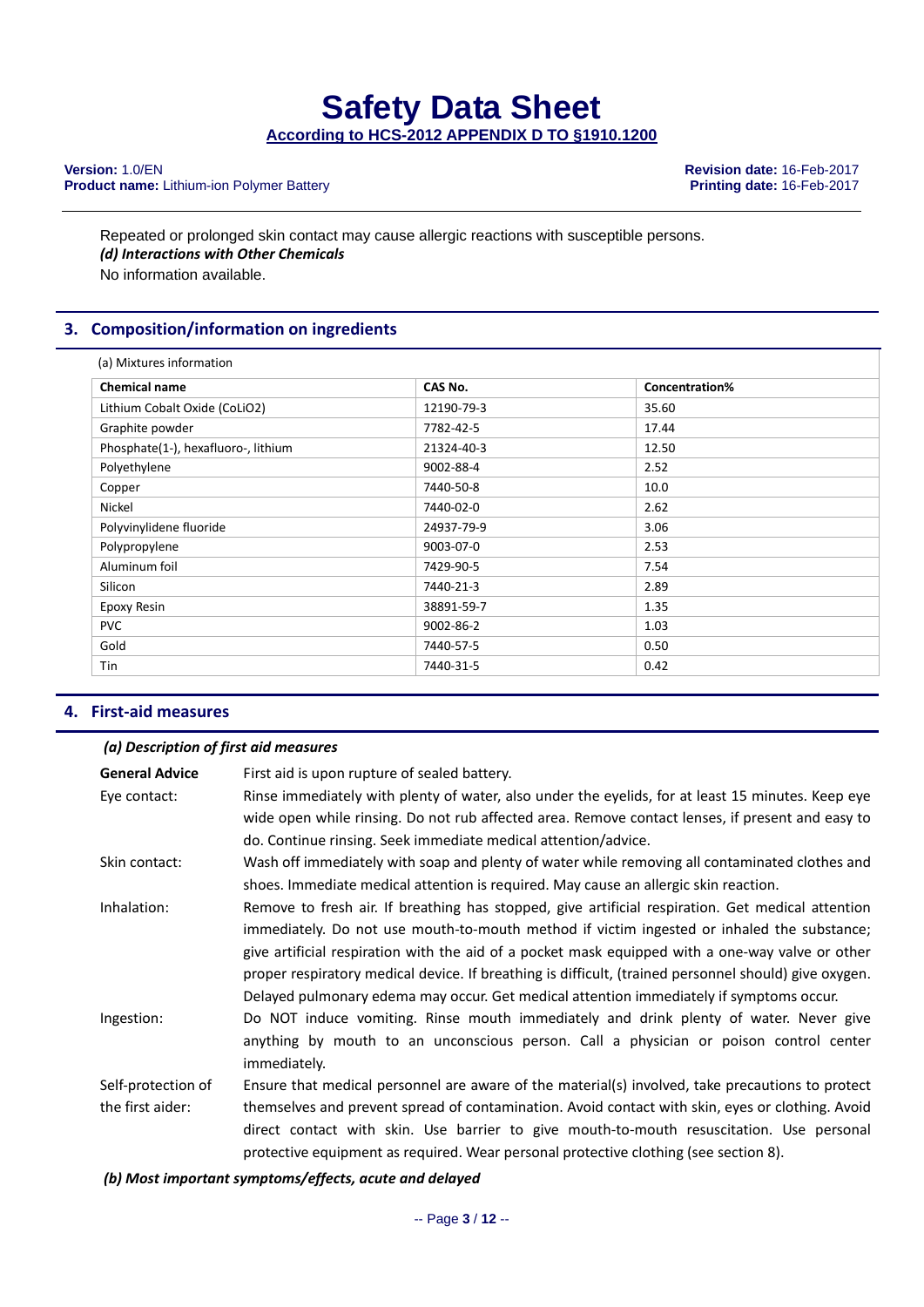**According to HCS-2012 APPENDIX D TO §1910.1200**

#### **Version:** 1.0/EN **Revision date:** 16-Feb-2017 **Product name:** Lithium-ion Polymer Battery

Most important Itching, Coughing and/ or wheezing. Burning sensation. symptoms and effects: *(c) Indication of any immediate medical attention and special treatment needed*

Notes to Physician Product is a corrosive material. Use of gastric lavage or emesis is contraindicated. Possible perforation of stomach or esophagus should be investigated. Do not give chemical antidotes. Asphyxia from glottal edema may occur. Marked decrease in blood pressure may occur with moist rales, frothy sputum, and high pulse pressure.

#### **5. Fire‐fighting measures**

#### *(a) Extinguishing media*

Unsuitable extinguishing media: No information available.

Suitable extinguishing media:  $Use$  foam, dry powder or dry sand,  $CO<sub>2</sub>$  as appropriate.

#### *(b) Special hazards arising from the chemical*

Under fire conditions, batteries may burst and release hazardous decomposition products when exposed to a fire situation. This could result in the release of flammable or corrosive materials. Hazardous combustion products: CO, CO2, Metal oxides, Irritating fumes

#### *(c) Special protective equipment and precautions for fire‐fighters*

Firefighters must wear fire resistant protective equipment and appropriate breathing apparatus. The staff must equip with filtermask (full mask) or isolated breathing apparatus. The staff must wear the clothes which can defense the fire and the toxic gas. Put out the fire in the upwind direction. Remove the container to the open space as soon as possible. Spray water on the containers in the fireplace to keep them cool until finish extinguishment.

#### **6. Accidental release measures**

#### *(a) Personal precautions, protective equipment and emergency procedures*

| <b>Personal Precautions</b>                               | In case of rupture. Attention! Corrosive material. Avoid contact with skin,<br>eyes or clothing. Ensure adequate ventilation. Use personal protective<br>equipment as required. Evacuate personnel to safe areas. Keep people away<br>from and upwind of spill/leak. |  |
|-----------------------------------------------------------|----------------------------------------------------------------------------------------------------------------------------------------------------------------------------------------------------------------------------------------------------------------------|--|
| Other Information<br>(b) Environmental Precautions        | Refer to protective measures listed in Sections 7 and 8.                                                                                                                                                                                                             |  |
| <b>Environmental Precautions</b>                          | Refer to protective measures listed in Sections 7 and 8. Prevent further leakage<br>or spillage if safe to do so. Should not be released into the environment. Do not<br>allow to enter into soil/subsoil. Prevent product from entering drains.                     |  |
| (c) Methods and materials for containment and cleaning up |                                                                                                                                                                                                                                                                      |  |
| <b>Methods for Containment</b>                            | Prevent further leakage or spillage if safe to do so.                                                                                                                                                                                                                |  |

Methods for cleaning up Pick up and transfer to properly labeled containers.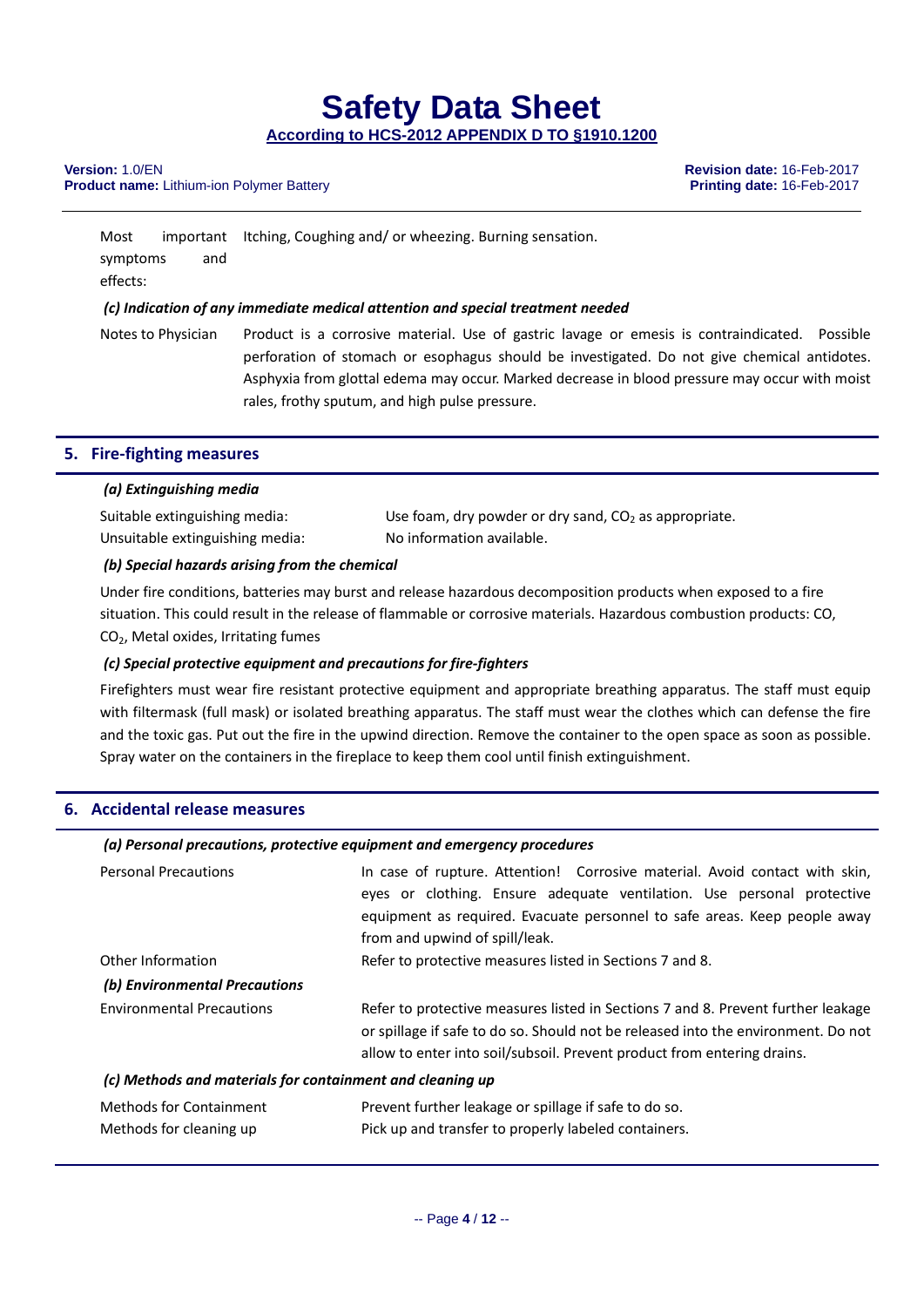**According to HCS-2012 APPENDIX D TO §1910.1200**

**Product name:** Lithium-ion Polymer Battery

**Version:** 1.0/EN **Revision date:** 16-Feb-2017

#### **7. Handling and storage**

#### *(a) Precautions for safe handling*

| <b>Handling</b>                                                  | In case of rupture. Handle in accordance with good industrial hygiene and<br>safety practice. Avoid contact with skin, eyes or clothing. Use personal<br>protection equipment. |  |
|------------------------------------------------------------------|--------------------------------------------------------------------------------------------------------------------------------------------------------------------------------|--|
| (b) Conditions for safe storage, including any incompatibilities |                                                                                                                                                                                |  |
| Storage                                                          | Keep containers tightly closed in a dry, cool and well-ventilated place. Protect<br>from moisture. Keep out of the reach of children. Store away from other<br>materials.      |  |
| Incompatible Products                                            | Acids. Bases. Oxidizing agent.                                                                                                                                                 |  |

#### **8. Exposure controls/personal protection**

#### *(a) Control parameters*

Exposure Guidelines

| <b>Chemical Name</b>                        | <b>ACGIH TLV</b>                    | <b>OSHA PEL</b>                | <b>NIOSH IDLH</b>                |
|---------------------------------------------|-------------------------------------|--------------------------------|----------------------------------|
| Lithium Cobalt Oxide (CoLiO2)<br>12190-79-3 | TWA: $0.02 \text{ mg/m}^3$          |                                |                                  |
| Graphite powder                             | TWA: 2 mg/m3 respirable             | TWA: 15 mg/m3 total dust       | IDLH: 1250 mg/m3                 |
| 7782-42-5                                   | fraction all forms except           | synthetic                      | TWA: 2.5 mg/m3<br>respirable     |
|                                             | graphite fibers                     | TWA: 5 mg/m3 respirable        | dust                             |
|                                             |                                     | fraction synthetic             |                                  |
|                                             |                                     | (vacated) TWA: 2.5 mg/m3       |                                  |
|                                             |                                     | respirable dust natural        |                                  |
|                                             |                                     | (vacated) TWA: 10 mg/m3        |                                  |
|                                             |                                     | total dust synthetic           |                                  |
|                                             |                                     | (vacated) TWA: 5 mg/m3         |                                  |
|                                             |                                     | respirable fraction synthetic  |                                  |
|                                             |                                     | TWA: 15 mppcf natural          |                                  |
| Phosphate(1-), hexafluoro-, lithium         | TWA: 2.5 mg/m3 F                    | TWA: 2.5 mg/m3 F               |                                  |
| 21324-40-3                                  |                                     | TWA: $2.5 \text{ mg/m}$ 3 dust |                                  |
|                                             |                                     | (vacated) TWA: 2.5 mg/m3       |                                  |
| Nickel                                      | TWA: 1.5 mg/m3                      | TWA: 1 mg/m3                   | IDLH: 10 mg/m3                   |
| 7440-02-0                                   |                                     | (vacated) TWA: 1 mg/m3         | TWA: 0.015 mg/m3                 |
| Copper                                      | TWA: 0.2 mg/m3 fume                 | TWA: $0.1 \text{ mg/m}$ 3 fume | IDLH: 100 mg/m3 dust, fume       |
| 7440-50-8                                   | TWA: 1 mg/m3 Cu dust and            | TWA: 1 mg/m3 dust and mist     | and mist                         |
|                                             | mist                                | (vacated) TWA: 0.1 mg/m3 Cu    | TWA: 1 mg/m3<br>dust and mist    |
|                                             |                                     | dust, fume, mist               | TWA: $0.1 \text{ mg/m3}$<br>fume |
| Aluminum foil                               | TWA: 1 mg/m3 respirable             | TWA: 15 mg/m3 total dust       | TWA: 10 mg/m3<br>total dust      |
| 7429-90-5                                   | fraction                            | TWA: 5 mg/m3 respirable        | TWA: 5 mg/m3<br>respirable       |
|                                             |                                     | fraction                       | dust                             |
|                                             |                                     | (vacated) TWA: 15 mg/m3        |                                  |
|                                             |                                     | total dust                     |                                  |
|                                             |                                     | (vacated) TWA: 5 mg/m3         |                                  |
|                                             |                                     | respirable fraction (vacated)  |                                  |
|                                             |                                     | TWA: 5 mg/m3 Al Aluminum       |                                  |
| PVC (Chloroethylene, polymer)               | TWA: 1 mg/m <sup>3</sup> respirable |                                |                                  |
| 9002-86-2                                   | fraction                            |                                |                                  |

*ACGIH TLV: American Conference of Governmental Industrial Hygienists ‐ Threshold Limit Value*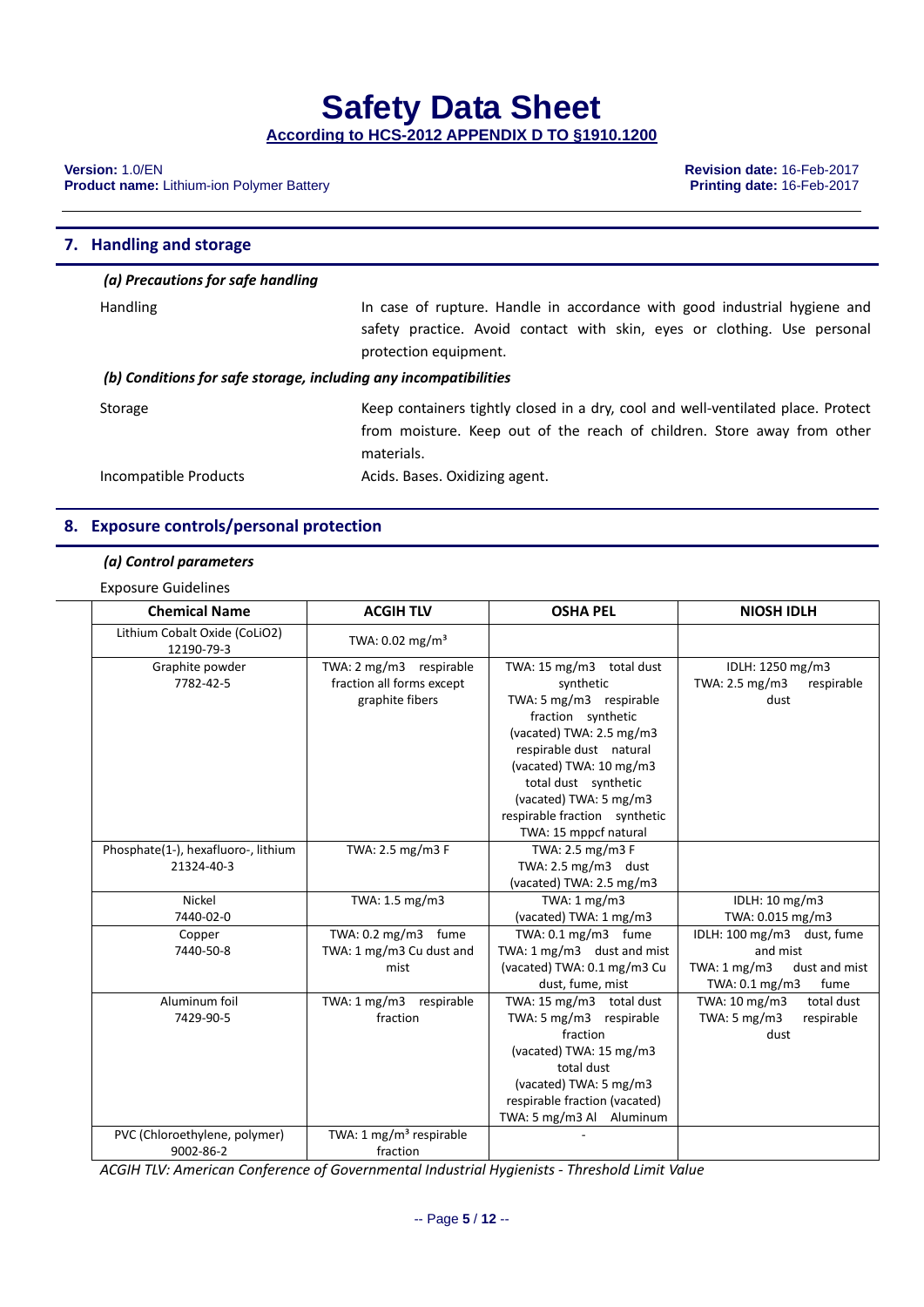## **Product name:** Lithium-ion Polymer Battery

**Version:** 1.0/EN **Revision date:** 16-Feb-2017

| or Health                            | OSHA PEL: Occupational Safety and Health Administration - Permissible Exposure Limits Immediately Dangerous to Life                                                                                                                                                                                                                                                                                                                                                                                                                                                                                                 |
|--------------------------------------|---------------------------------------------------------------------------------------------------------------------------------------------------------------------------------------------------------------------------------------------------------------------------------------------------------------------------------------------------------------------------------------------------------------------------------------------------------------------------------------------------------------------------------------------------------------------------------------------------------------------|
| <b>Other Exposure Guidelines</b>     | Vacated limits revoked by the Court of Appeals decision in AFL-CIO v. OSHA, 965 F.2d                                                                                                                                                                                                                                                                                                                                                                                                                                                                                                                                |
|                                      | 962 (11th Cir., 1992) See section 15 for national exposure control parameters                                                                                                                                                                                                                                                                                                                                                                                                                                                                                                                                       |
| (b) Appropriate engineering controls |                                                                                                                                                                                                                                                                                                                                                                                                                                                                                                                                                                                                                     |
| <b>Engineering Measures</b>          | Showers                                                                                                                                                                                                                                                                                                                                                                                                                                                                                                                                                                                                             |
|                                      | Eyewash stations                                                                                                                                                                                                                                                                                                                                                                                                                                                                                                                                                                                                    |
|                                      | Ventilation systems                                                                                                                                                                                                                                                                                                                                                                                                                                                                                                                                                                                                 |
|                                      | (c) Individual protection measures, such as personal protective equipment                                                                                                                                                                                                                                                                                                                                                                                                                                                                                                                                           |
| Eye/Face Protection                  | None required for consumer use. If there is a risk of contact:. Tight sealing safety<br>goggles. Face protection shield.                                                                                                                                                                                                                                                                                                                                                                                                                                                                                            |
| Skin and Body Protection             | None required for consumer use. If there is a risk of contact:. Wear protective gloves<br>and protective clothing.                                                                                                                                                                                                                                                                                                                                                                                                                                                                                                  |
| <b>Respiratory Protection</b>        | No protective equipment is needed under normal use conditions. If exposure limits<br>are exceeded or irritation is experienced, ventilation and evacuation may be required.                                                                                                                                                                                                                                                                                                                                                                                                                                         |
| <b>Hygiene Measures</b>              | Handle in accordance with good industrial hygiene and safety practice. Do not eat,<br>drink or smoke when using this product. Take off contaminated clothing and wash<br>before reuse. Avoid contact with skin, eyes or clothing. Wear suitable gloves and<br>eye/face protection. Contaminated work clothing should not be allowed out of the<br>workplace. Regular cleaning of equipment, work area and clothing is recommended.<br>Wash hands before breaks and immediately after handling the product. For<br>environmental protection, remove and wash all contaminated protective equipment<br>before re-use. |

### **9. Physical and chemical properties**

| (a) Appearance                                   | solid               |
|--------------------------------------------------|---------------------|
| (b) Odor                                         | <b>Odorless</b>     |
| (c) Odor threshold                               | Not available.      |
| (d) pH                                           | Not available.      |
| (e) Melting point/freezing point                 | Not available.      |
| (f) Initial boiling point and boiling range      | Not available.      |
| (g) Flash point                                  | Not applicable.     |
| (h) Evaporation rate                             | Not applicable.     |
| (i) Flammability                                 | Non flammable.      |
| (i) Upper/lower flammability or explosive limits | Not available.      |
| (k) Vapor pressure                               | Not applicable.     |
| (I) Vapor density                                | Not available.      |
| (m) Relative density                             | Not available.      |
| (n) Solubility(ies)                              | Insoluble in water. |
| (o) Partition coefficient: n-octanol/water       | Not available.      |
| (p) Auto-ignition temperature                    | Not available.      |
| (q) Decomposition temperature                    | Not available.      |
|                                                  |                     |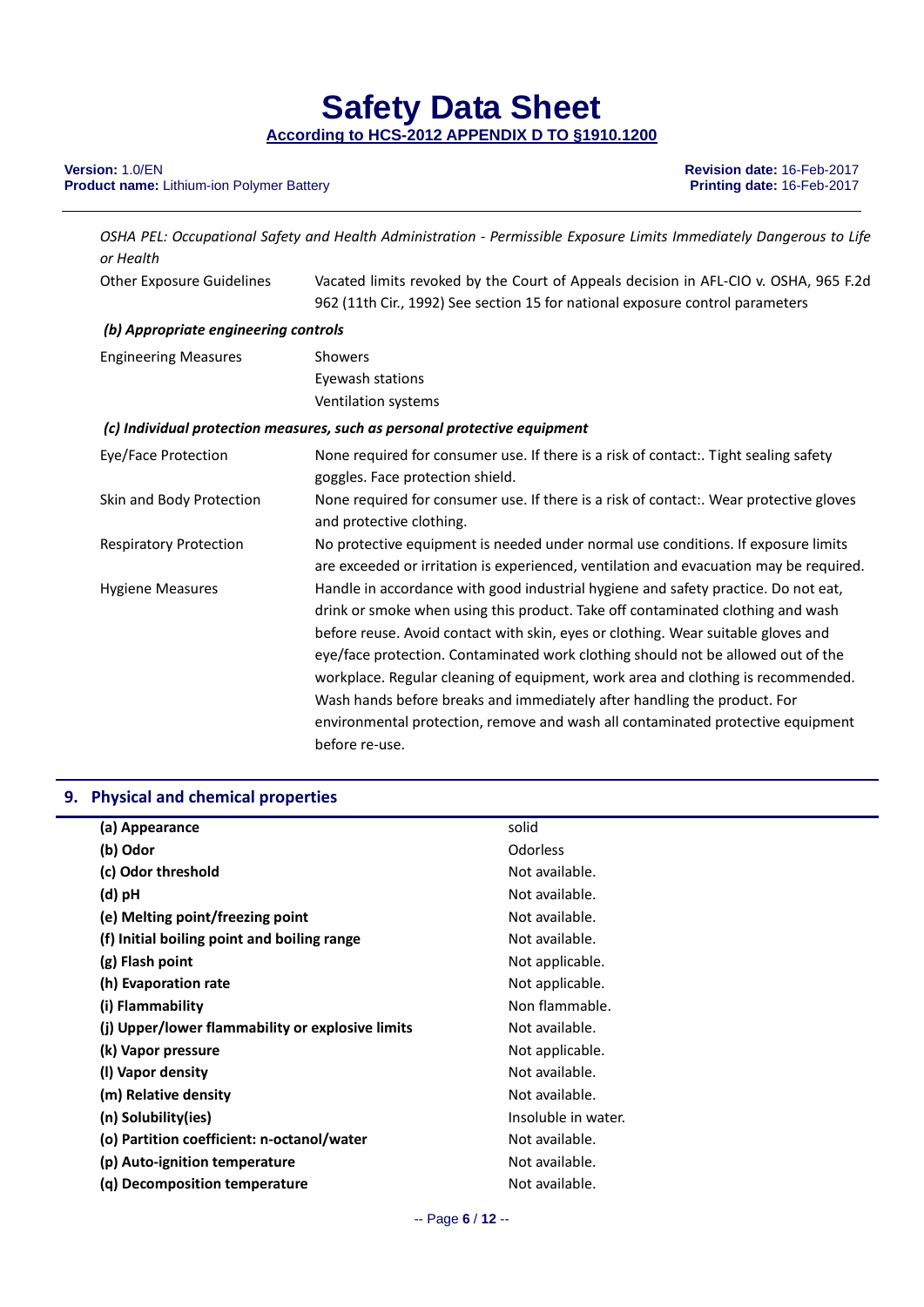**According to HCS-2012 APPENDIX D TO §1910.1200**

**Product name:** Lithium-ion Polymer Battery

**Version:** 1.0/EN **Revision date:** 16-Feb-2017

**(r)** Viscosity **Not available.** 

#### **10. Stability and reactivity**

#### *(a) Reactivity*

Stable under recommended storage and handling conditions.

#### *(b) Chemical stability*

Stable under recommended storage conditions.

*(c) Possibility of hazardous reactions*

None under normal processing.

*(d) Conditions to avoid*

Exposure to air or moisture over prolonged periods.

*(e) Incompatible materials*

Strong oxidizer, strong acid.

#### *(f) Hazardous decomposition products*

Carbon oxides.

#### **11. Toxicological information**

#### *(a) Information on the likely routes of exposure*

| <b>Product Information</b> | Product does not present an acute toxicity hazard based on known or<br>supplied information.<br>In case of rupture:                                                                                                                                                                                                                                                                                                                                                                                                                                                                                                                                                                                                   |
|----------------------------|-----------------------------------------------------------------------------------------------------------------------------------------------------------------------------------------------------------------------------------------------------------------------------------------------------------------------------------------------------------------------------------------------------------------------------------------------------------------------------------------------------------------------------------------------------------------------------------------------------------------------------------------------------------------------------------------------------------------------|
| Inhalation:                | Specific test data for the substance or mixture is not available. Corrosive by<br>inhalation. (based on components). Inhalation of corrosive fumes/gases<br>may cause coughing, choking, headache, dizziness, and weakness for<br>several hours. Pulmonary edema may occur with tightness in the chest,<br>shortness of breath, bluish skin, decreased blood pressure, and increased<br>heart rate. Inhaled corrosive substances can lead to a toxic edema of the<br>lungs. Pulmonary edema can be fatal. May cause irritation of respiratory<br>tract.                                                                                                                                                               |
| Ingestion:                 | Specific test data for the substance or mixture is not available. Causes<br>burns. (based on components). Ingestion causes burns of the upper<br>digestive and respiratory tracts. May cause severe burning pain in the<br>mouth and stomach with vomiting and diarrhea of dark blood. Blood<br>pressure may decrease. Brownish or yellowish stains may be seen around<br>the mouth. Swelling of the throat may cause shortness of breath and<br>choking. May cause lung damage if swallowed. May be fatal if swallowed<br>and enters airways. Ingestion may cause irritation to mucous membranes.<br>Ingestion may cause gastrointestinal irritation, nausea, vomiting and<br>diarrhea. May be harmful if swallowed. |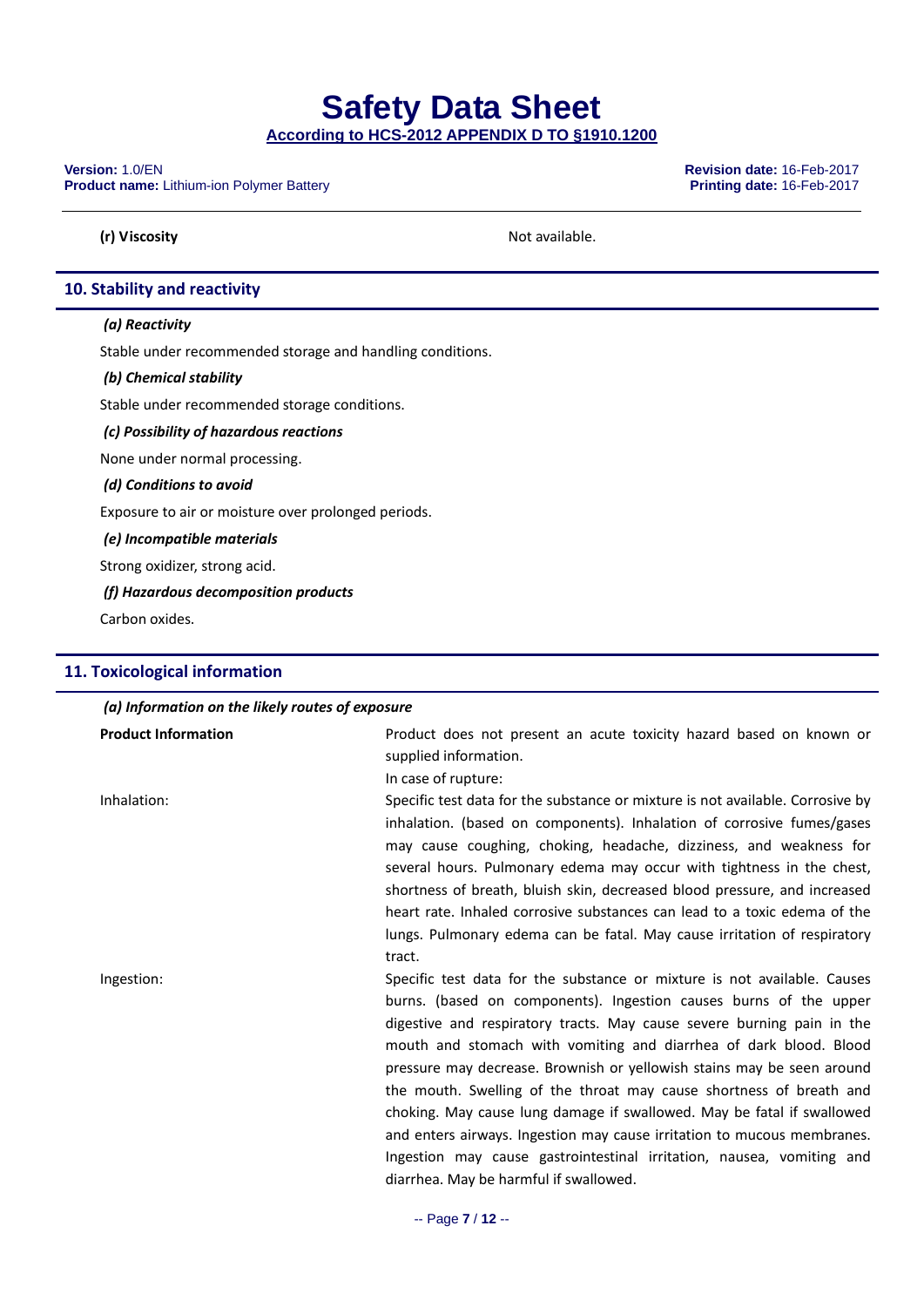**Product name:** Lithium-ion Polymer Battery

| Skin contact: | Specific test data for the substance or mixture is not available. Corrosive. |
|---------------|------------------------------------------------------------------------------|
|               | (based on components). Causes burns. May be absorbed through the skin        |
|               | in harmful amounts. Harmful in contact with skin.                            |
| Eye contact:  | Specific test data for the substance or mixture is not available. Causes     |
|               | burns. (based on components). Corrosive to the eyes and may cause severe     |
|               | damage including blindness. Causes serious eye damage. May cause             |
|               | irreversible damage to eves.                                                 |

#### **Component Information**

| <b>Chemical Name</b> | Oral LD50               | <b>Dermal LD50</b>     | <b>Inhalation LC50</b>  |
|----------------------|-------------------------|------------------------|-------------------------|
| Graphite powder      | $>10000$ mg/kg<br>Rat)  |                        |                         |
| 7782-42-5            |                         |                        |                         |
| Nickel               | $>9000$ mg/kg<br>Rat)   |                        |                         |
| 7440-02-0            |                         |                        |                         |
| Aluminum foil        | $>$ 15900 mg/kg bw(rat) |                        | $> 0.888$ mg/L/4 h(rat) |
| 7429-90-5            |                         |                        |                         |
| Copper               | $>$ 2500 mg/kg bw(rat)  | $>$ 2000 mg/kg bw(rat) | =1.03 mg/L/4 h(rat)     |
| 7440-50-8            |                         |                        |                         |

#### *(b) Information on toxicological characteristics*

| <b>Symptoms</b> |
|-----------------|
|-----------------|

**Symptoms** Erythema (skin redness). Burning. May cause blindness. Coughing and/ or wheezing. Itching. Rashes. Hives.

#### *(C) Delayed and immediate effects as well as chronic effects from short and long‐term exposure*

| Sensitization            | No information available.                                                  |
|--------------------------|----------------------------------------------------------------------------|
| <b>Mutagenic Effects</b> | No information available.                                                  |
| Carcinogenicity          | The table below indicates whether each agency has listed any ingredient as |
|                          | a carcinogen.                                                              |

| <b>Chemical Name</b> | ACGIH          | <b>IARC</b> | <b>NTP</b>             | <b>OSHA</b>            |
|----------------------|----------------|-------------|------------------------|------------------------|
| Lithium Cobalt Oxide | A <sub>3</sub> | Group 2B    |                        | $\lambda$<br>$\lambda$ |
| (CoLiO2)             |                |             |                        |                        |
| 12190-79-3           |                |             |                        |                        |
| Nickel               |                | Group 2B    | Reasonably Anticipated | x                      |
| 7440-02-0            |                |             |                        |                        |

*ACGIH (American Conference of Governmental Industrial Hygienists)*

*A3 ‐ Animal Carcinogen*

*IARC (International Agency for Research on Cancer)*

*Group 2B ‐ Possibly Carcinogenic to Humans*

#### **NTP (National Toxicology Program)**

Reasonably Anticipated ‐ Reasonably Anticipated to be a Human Carcinogen

**OSHA (Occupational Safety and Health Administration of the US Department of Labor)**

X ‐ Present

| Reproductive Toxicity | No information available |
|-----------------------|--------------------------|
|                       |                          |

- STOT single exposure No information available
- 

STOT - repeated exposure **Causes damage to organs through prolonged or repeated exposure. Based** on classification criteria from the 2012 OSHA Hazard Communication Standard (29 CFR 1910.1200), this product has been determined to cause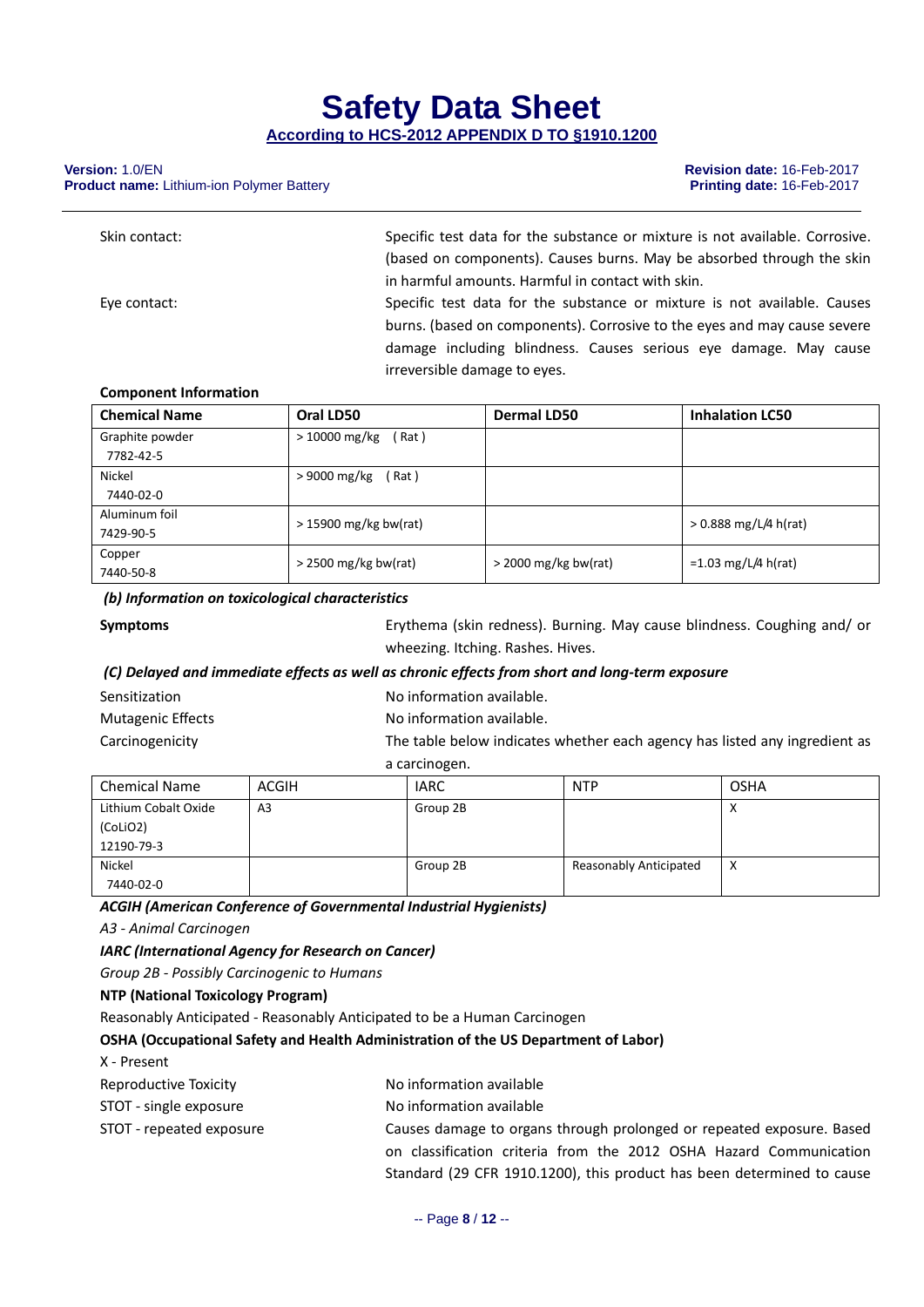**Product name:** Lithium-ion Polymer Battery

|                          | systemic target organ toxicity from chronic or repeated exposure. (STOT     |
|--------------------------|-----------------------------------------------------------------------------|
|                          | RE).                                                                        |
| Chronic Toxicity         | Chronic exposure to corrosive fumes/gases may cause erosion of the teeth    |
|                          | followed by jaw necrosis. Bronchial irritation with chronic cough and       |
|                          | frequent attacks of pneumonia are common.<br>Gastrointestinal               |
|                          | disturbances may also be seen. Contains a known or suspected carcinogen.    |
|                          | Avoid repeated exposure. Prolonged exposure may cause chronic effects.      |
|                          | May cause adverse liver effects.                                            |
| Target Organ Effects     | Respiratory system. Eyes. Skin. Gastrointestinal tract (GI). Blood. Central |
|                          | Nervous System (CNS). Central Vascular System (CVS). Kidney. Liver. Lungs.  |
| <b>Aspiration Hazard</b> | No information available.                                                   |

#### **12. Ecological information**

#### *(a) Ecotoxicity*

Very toxic to aquatic life with long lasting effects.

| <b>Chemical Name</b> | <b>Toxicity to Algae</b>     | <b>Toxicity to Fish</b>        | <b>Toxicity</b><br>to | Daphnia<br><b>Magna</b>      |
|----------------------|------------------------------|--------------------------------|-----------------------|------------------------------|
|                      |                              |                                | <b>Microorganisms</b> | (Water Flea)                 |
| Nickel               | 72h EC50: = $0.18$ mg/L      | 96h LC50: > 100 mg/L           |                       | 48h EC50: > 100 mg/L         |
| 7440-02-0            | (Pseudokirchneriella         | (Brachydanio rerio) 96h        |                       | 48h EC50: = $1 \text{ mg/L}$ |
|                      | subcapitata) 96h EC50:       | $LC50: = 1.3$ mg/L             |                       |                              |
|                      | $0.174 - 0.311$ mg/L         | (Cyprinus carpio) 96h          |                       |                              |
|                      | (Pseudokirchneriella         | $LC50: = 10.4$ mg/L            |                       |                              |
|                      | subcapitata)                 | (Cyprinus carpio)              |                       |                              |
| Copper               | 96h EC50:<br>$0.031 - 0.054$ | 96h LC50: 0.0068 -             |                       | 48h EC50: = $0.03$ mg/L      |
| 7440-50-8            | mg/L                         | 0.0156 mg/L (Pimephales        |                       |                              |
|                      | (Pseudokirchneriella         | promelas) $96h$ LC50: =        |                       |                              |
|                      | subcapitata) 72h EC50:       | 0.112 mg/L (Poecilia           |                       |                              |
|                      | $0.0426 - 0.0535$ mg/L       | reticulata) 96h LC50: =        |                       |                              |
|                      | (Pseudokirchneriella         | 0.3 mg/L (Cyprinus             |                       |                              |
|                      | subcapitata)                 | carpio) 96h LC50: = $0.8$      |                       |                              |
|                      |                              | mg/L (Cyprinus carpio)         |                       |                              |
|                      |                              | 96h LC50: = 1.25 mg/L          |                       |                              |
|                      |                              | (Lepomis macrochirus)          |                       |                              |
|                      |                              | 96h LC50: = $0.052$ mg/L       |                       |                              |
|                      |                              | (Oncorhynchus mykiss)          |                       |                              |
|                      |                              | 96h LC50: = $0.2 \text{ mg/L}$ |                       |                              |
|                      |                              | (Pimephales promelas)          |                       |                              |
|                      |                              | 96h LC50: < $0.3$ mg/L         |                       |                              |
|                      |                              | (Pimephales promelas)          |                       |                              |

*(b) Persistence and Degradability*

No information available.

*(c) Bioaccumulative potential*

No information available.

*(d) Other adverse effects*

No information available.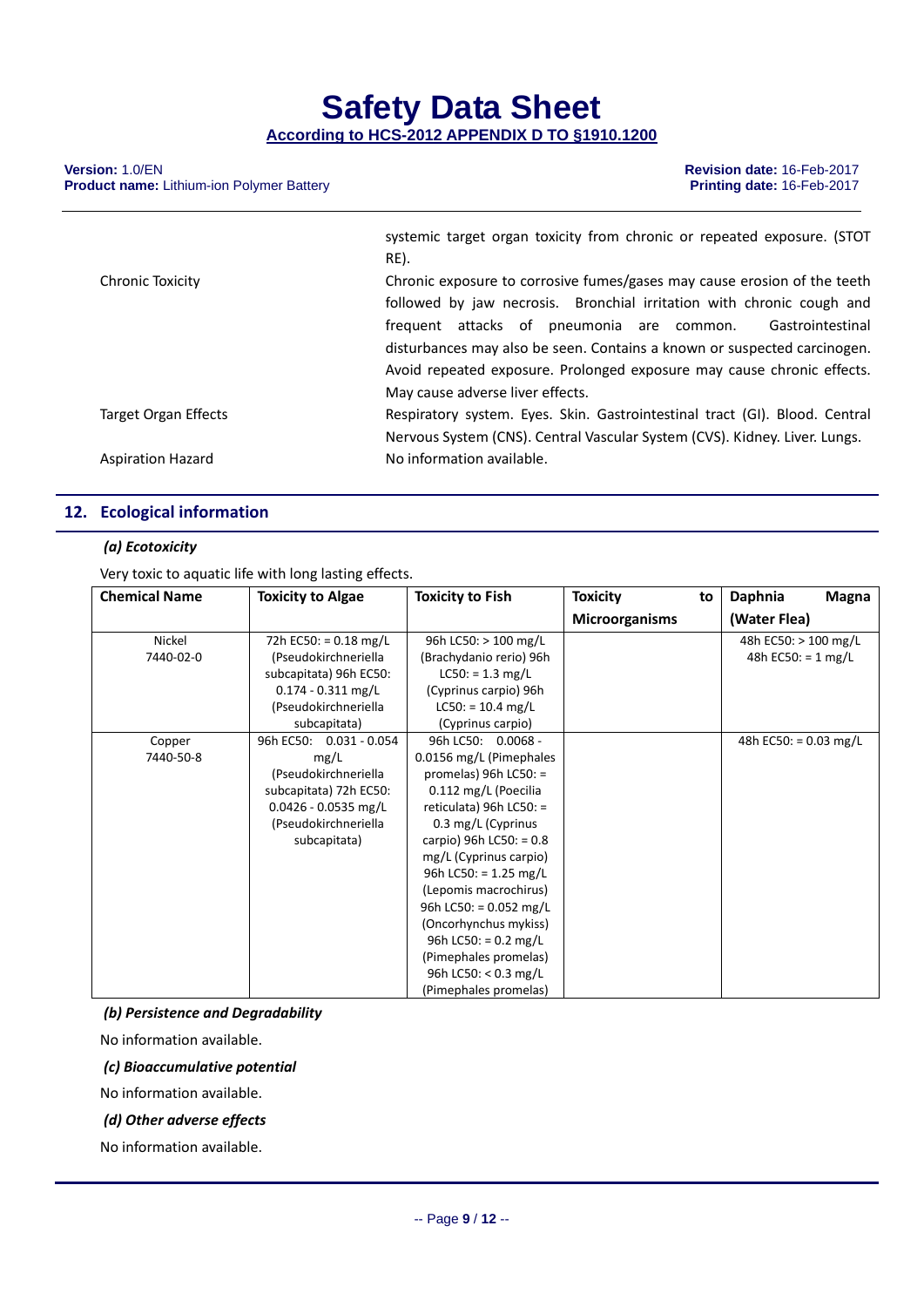**Product name:** Lithium-ion Polymer Battery

#### **13. Disposal considerations**

#### *(a) Waste treatment methods*

Disposal methods This material, as supplied, is not a hazardous waste according to Federal regulations (40 CFR 261). This material could become a hazardous waste if it is mixed with or otherwise comes in contact with a hazardous waste, if chemical additions are made to this material, or if the material is processed or otherwise altered. Consult 40 CFR 261 to determine whether the altered material is a hazardous waste. Consult the appropriate state, regional, or local regulations for additional requirements.

Contaminated Packaging Dispose of contents/containers in accordance with local regulations

| <b>Chemical Name</b>                                                                                                                                                                                                                                                           | <b>RCRA</b>              | <b>RCRA - Basis for</b><br>Listing | <b>RCRA - D Series</b><br><b>Wastes</b> | <b>RCRA - U Series</b><br><b>Wastes</b> |
|--------------------------------------------------------------------------------------------------------------------------------------------------------------------------------------------------------------------------------------------------------------------------------|--------------------------|------------------------------------|-----------------------------------------|-----------------------------------------|
| Nickel                                                                                                                                                                                                                                                                         | (hazardous constituent - | Included in waste                  |                                         |                                         |
| 7440-02-0                                                                                                                                                                                                                                                                      | no waste number)         | streams: F006, F039                |                                         |                                         |
| $\sim$ 1.0 $\sim$ 1.1 $\sim$ 1.1 $\sim$ 1.1 $\sim$ 1.1 $\sim$ 1.1 $\sim$ 1.1 $\sim$ 1.1 $\sim$ 1.1 $\sim$ 1.1 $\sim$ 1.1 $\sim$ 1.1 $\sim$ 1.1 $\sim$ 1.1 $\sim$ 1.1 $\sim$ 1.1 $\sim$ 1.1 $\sim$ 1.1 $\sim$ 1.1 $\sim$ 1.1 $\sim$ 1.1 $\sim$ 1.1 $\sim$ 1.1 $\sim$ 1.1 $\sim$ |                          |                                    |                                         |                                         |

California Hazardous Waste 141

#### Codes

This product contains one or more substances that are listed with the State of California as a hazardous waste.

| <b>Chemical Name</b>                        | <b>California Hazardous Waste</b> |  |  |
|---------------------------------------------|-----------------------------------|--|--|
| Lithium Cobalt Oxide (CoLiO2)<br>12190-79-3 | <b>Toxic</b>                      |  |  |
| Nickel<br>7440-02-0                         | Toxic powder<br>Ignitable powder  |  |  |
| Copper<br>7440-50-8                         | <b>Toxic</b>                      |  |  |
| Aluminum foil<br>7429-90-5                  | Ignitable powder                  |  |  |

#### **14. Transport information**

| Note:                       | The transportation of primary lithium cells and batteries is regulated by the International<br>Civil Aviation Organization, International Air Transport Association, International<br>Maritime Dangerous Goods Code and the US Department of Transportation. The<br>batteries must meet the following criteria for shipment: 1. Air shipments must meet<br>the requirements listed in Special Provision A45 of the International Air Transport<br>Association Dangerous Goods Regulations. 2. Meet the requirements for the US<br>Department of Transportation listed in 49 CFR 173.185. 3. The transport of primary<br>lithium batteries is prohibited aboard passenger aircraft. Refer to the Federal Register<br>December 15, 2004 (Hazardous Materials; Prohibited on the Transportation of Primary<br>Lithium Batteries and Cells Aboard Passenger Aircraft; Final Rule)<br>Lithium batteries shipped as "Lithium batteries", "Lithium batteries packed with<br>equipment", or "Lithium batteries contained in equipment" may not be classified as<br>"Dangerous Goods" when shipped in accordance with "special provision A45 of<br>IATA-DGR" or "special provision 188 of IMO-IMDG Code" |
|-----------------------------|-------------------------------------------------------------------------------------------------------------------------------------------------------------------------------------------------------------------------------------------------------------------------------------------------------------------------------------------------------------------------------------------------------------------------------------------------------------------------------------------------------------------------------------------------------------------------------------------------------------------------------------------------------------------------------------------------------------------------------------------------------------------------------------------------------------------------------------------------------------------------------------------------------------------------------------------------------------------------------------------------------------------------------------------------------------------------------------------------------------------------------------------------------------------------------------------------|
| <b>UN number</b>            | 3480&3481                                                                                                                                                                                                                                                                                                                                                                                                                                                                                                                                                                                                                                                                                                                                                                                                                                                                                                                                                                                                                                                                                                                                                                                       |
| <b>DOT</b>                  | NOT REGULATED                                                                                                                                                                                                                                                                                                                                                                                                                                                                                                                                                                                                                                                                                                                                                                                                                                                                                                                                                                                                                                                                                                                                                                                   |
| <b>Proper Shipping Name</b> | NON REGULATED                                                                                                                                                                                                                                                                                                                                                                                                                                                                                                                                                                                                                                                                                                                                                                                                                                                                                                                                                                                                                                                                                                                                                                                   |
| <b>Hazard Class</b>         | N/A                                                                                                                                                                                                                                                                                                                                                                                                                                                                                                                                                                                                                                                                                                                                                                                                                                                                                                                                                                                                                                                                                                                                                                                             |

**Version:** 1.0/EN **Revision date:** 16-Feb-2017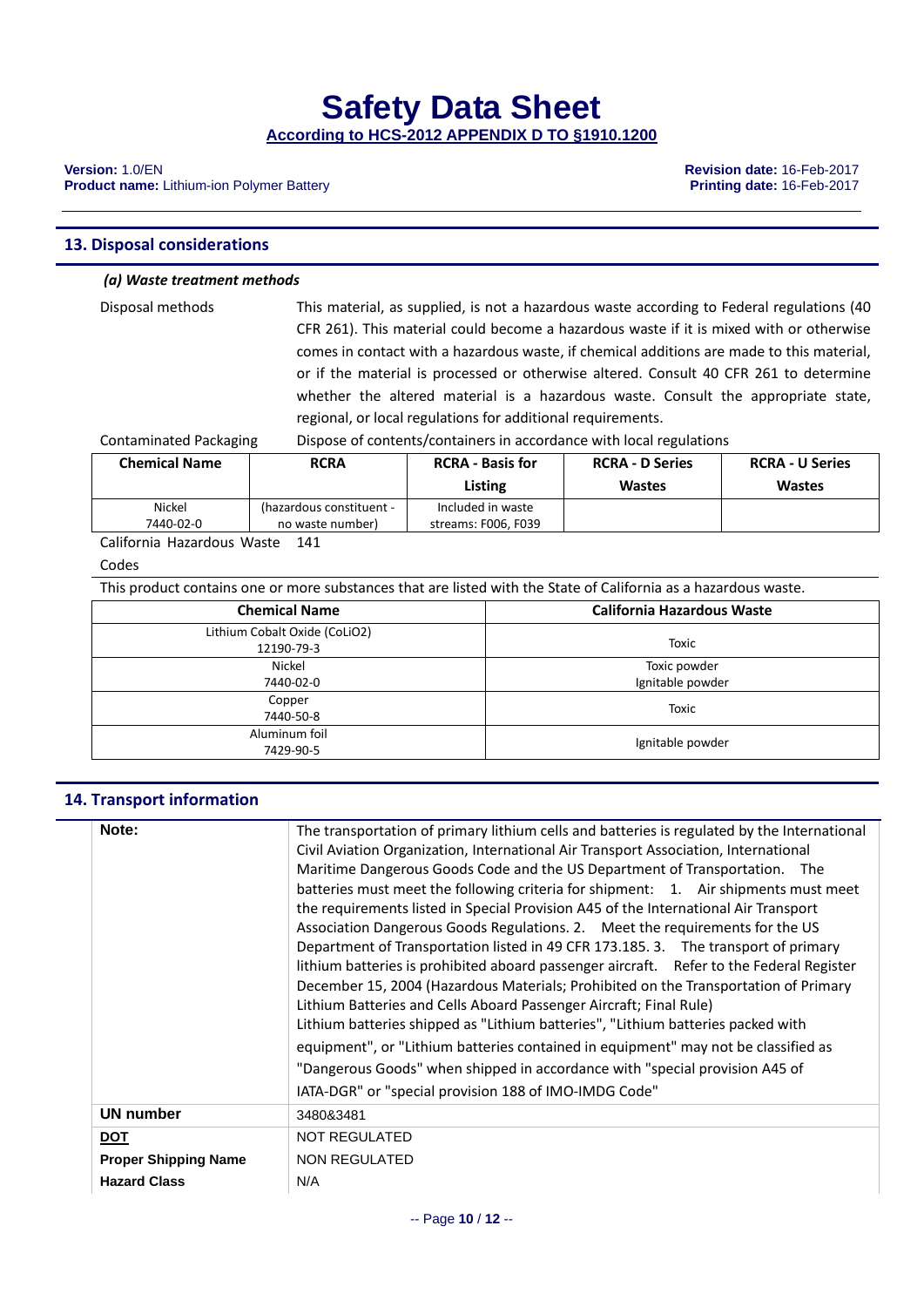**According to HCS-2012 APPENDIX D TO §1910.1200**

#### **Version:** 1.0/EN **Product name:** Lithium-ion Polymer Battery **Revision State:** 16-Feb-2017 **Product name:** Lithium-ion Polymer Battery **Product name:** Lithium-ion Polymer Battery

| <b>TDG</b>                  | Not regulated        |
|-----------------------------|----------------------|
| <b>MEX</b>                  | Not regulated        |
| <b>ICAO</b>                 | Not regulated        |
| <b>IATA</b>                 | Not regulated        |
| <b>Proper Shipping Name</b> | <b>NON REGULATED</b> |
| <b>Hazard Class</b>         | N/A                  |
| <b>IMDG/IMO</b>             | Not regulated        |
| <b>Hazard Class</b>         | N/A                  |
| EmS-No.                     | $F-A. S-I$           |
| <b>RID</b>                  | Not regulated        |
| ADR                         | Not regulated        |
| ADN                         | Not regulated        |

#### **15. Regulatory information**

#### *(a) Safety, health and environmental regulations specific for the product in question*

| CAS No.    | <b>USA</b> | EU            | Japan       | Korea      | China        | Canada     |
|------------|------------|---------------|-------------|------------|--------------|------------|
|            | TSCA       | <b>EINECS</b> | <b>ENCS</b> | ECL        | <b>IECSC</b> | <b>DSL</b> |
| 12190-79-3 | Listed     | Listed        | Listed      | Listed     | Listed       | Listed     |
| 7782-42-5  | Listed     | Listed        | Not listed  | Listed     | Listed       | Listed     |
| 21324-40-3 | Not listed | Listed        | Listed      | Listed     | Listed       | Not listed |
| 9002-88-4  | Listed     | Listed        | Listed      | Listed     | Listed       | Listed     |
| 7440-50-8  | Not listed | Listed        | Listed      | Listed     | Listed       | Not listed |
| 7440-02-0  | Not listed | Listed        | Listed      | Listed     | Listed       | Not listed |
| 24937-79-9 | Listed     | Not listed    | Listed      | Listed     | Listed       | Listed     |
| 9003-07-0  | Listed     | Listed        | Listed      | Listed     | Listed       | Listed     |
| 7429-90-5  | Listed     | Listed        | Not listed  | Listed     | Listed       | Listed     |
| 7440-21-3  | Listed     | Listed        | Listed      | Listed     | Listed       | Not listed |
| 38891-59-7 | Listed     | Listed        | Listed      | Listed     | Listed       | Listed     |
| 9002-86-2  | Listed     | Listed        | Listed      | Listed     | Listed       | Listed     |
| 7440-57-5  | Listed     | Listed        | Listed      | Not listed | Listed       | Listed     |
| 7440-31-5  | Listed     | Listed        | Not listed  | Listed     | Listed       | Not listed |

#### **16. Other information, including date of preparation or last revision**

#### *(a) Preparation and revision information*

| Date of previous revision: Not applicable. | Date of this revision: 16-Feb-2017 |
|--------------------------------------------|------------------------------------|
| Revision summary: The first New SDS        |                                    |

#### *(b) Abbreviations and acronyms*

| TSCA:   | Toxic Substances Control Act, The American chemical inventory. |
|---------|----------------------------------------------------------------|
| DSL     | Domestic Substances List                                       |
| EINECS: | European Inventory of Existing Commercial chemical Substances  |
| ENCS    | Japanese Existing and New Chemical Substances                  |
| ECL:    | Existing Chemicals List, the Korean chemical inventory.        |